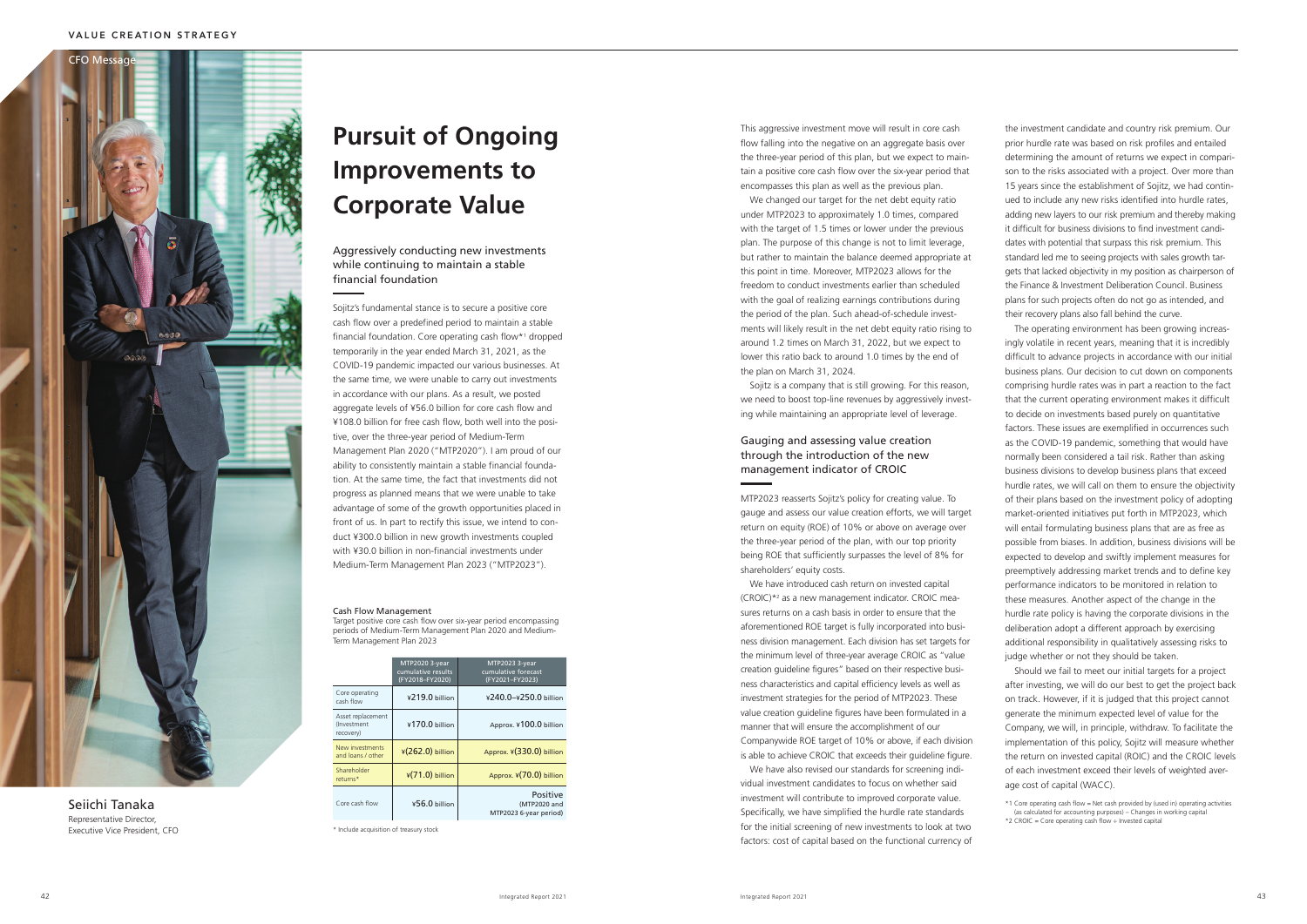same time, we recognize the need to communicate to society the fact that Sojitz is sustainable. Accordingly, we practice disclosure of non-financial information with a particular focus on decarbonization and other environmental initiatives as well as human rights-related matters, such as efforts for protecting human rights across the supply chain. We will continue to rectify any deficiencies in our disclosure of financial and non-financial information going forward as we seek to provide information that will lead to the reduction of our risk premium.

As part of these efforts, we decided to underscore the commitment indicated by the target of achieving PBR of 1.0 times or above with a dividend policy of targeting a consolidated payout ratio of 30% and defining the minimum level for dividend payments until our PBR reaches 1.0 times as representing a market price-based dividend on equity ratio of 4%. As we enhance information disclosure, we will also engage with investors to give them a clear picture of the goals Sojitz is pursuing. Meanwhile, we will back our words with our actual performance in order to give investors greater faith in our future earnings potential. We also understand that fulfilling our responsibilities toward society is a prerequisite to our pursuit of profit. We must avoid, at all costs, a situation in which Sojitz loses sight of its social responsibilities, and consequently the trust of society, by engaging in unethical activities. For this reason, we will work toward our goal of a PBR of 1.0 times or above by creating two types of value: value for society and value for Sojitz.

# Fulfilling responsibility as CFO to improve Sojitz's corporate value

I am one of the few people of an age to remember the time when Sojitz was suffering from immense management challenges. This experience has filled me with a strong sense of commitment to ensure that we never again fall on such hard times. Fortunately, the Company succeeded in generating profits in the years ended March 31, 2020 and 2021, despite the impacts of the COVID-19 pandemic, and we were thereby able to pay stable and continuous dividends. Even in the face of this unexpected adversity, Sojitz managed to create cash flows to a certain degree and continued to issue shareholder returns, including share buybacks. I cannot help but be impressed by all that has changed since the period of management instability around the time of Sojitz's founding. We could not have come this far without the support of our employees and all of our other stakeholders. I am truly grateful for this support. Also, as CFO, this support makes me all the more cognizant of my responsibility toward ensuring that Sojitz continues to thrive into the future.

My greatest responsibilities as CFO are to improve Sojitz's financial soundness, ensure investment discipline, and identify the risks that the Company should take.

These responsibilities are linked to our approach toward improving corporate value. Improvements to corporate value go beyond increasing net asset value; realizing such improvement requires Sojitz to become an entity that society deems as having value.

Furthermore, we must respond to change by changing ourselves if we hope to achieve ongoing improvements to corporate value in today's highly volatile operating environment. In other words, we must undergo a corporate transformation.

I often receive questions about what, exactly, is the essence of Sojitz. However, I do not see a need to tie us down to a single concept. Rather, I believe that Sojitz should be a company that continues to transform, create new businesses, and cultivate human resources. It would make me incredibly happy if this flexible ability to adapt became recognized as the essence of Sojitz.

Sojitz has a strong foundation formed by its workforce of dedicated employees who are passionate about boldly tackling challenges. I hope that Sojitz will always be a company that is supportive of the efforts that its employees make to work together as one, in unison with the Company and aligned toward a common goal.

# Pursuing value creation through engagement and targeting PBR

MTP2023 targets a price book-value ratio (PBR) of 1.0 times or above. Sojitz's PBR is currently lower than 1.0 times. This level is thought to reflect concern from investors that our portfolio contains risks with the potential to diminish net asset value as well as low faith in our ability to generate future earnings. Shareholders' equity costs are around 8% for the Company, and we believe that there is a disparity between the market's evaluation of Sojitz and its actual condition. Our risk premium is no doubt a factor behind this disparity. There is thus a need to address the concerns of investors by alleviating information gaps.

Sojitz has always sought to enhance disclosure of financial information, including detailed breakdowns of individual segments. Our disclosure of value creation guideline figures for CROIC is one example of this diligence. At the



#### Disciplined Balance Sheet and Cash Flow Management

assets via continuous balance sheet management and realize a growth model through effective cash flow management.

Expanding equity spread and enhancing non-financial initiatives and disclosure to achieve a PBR (corporate value evaluation index from the market) of 1.0 times or above



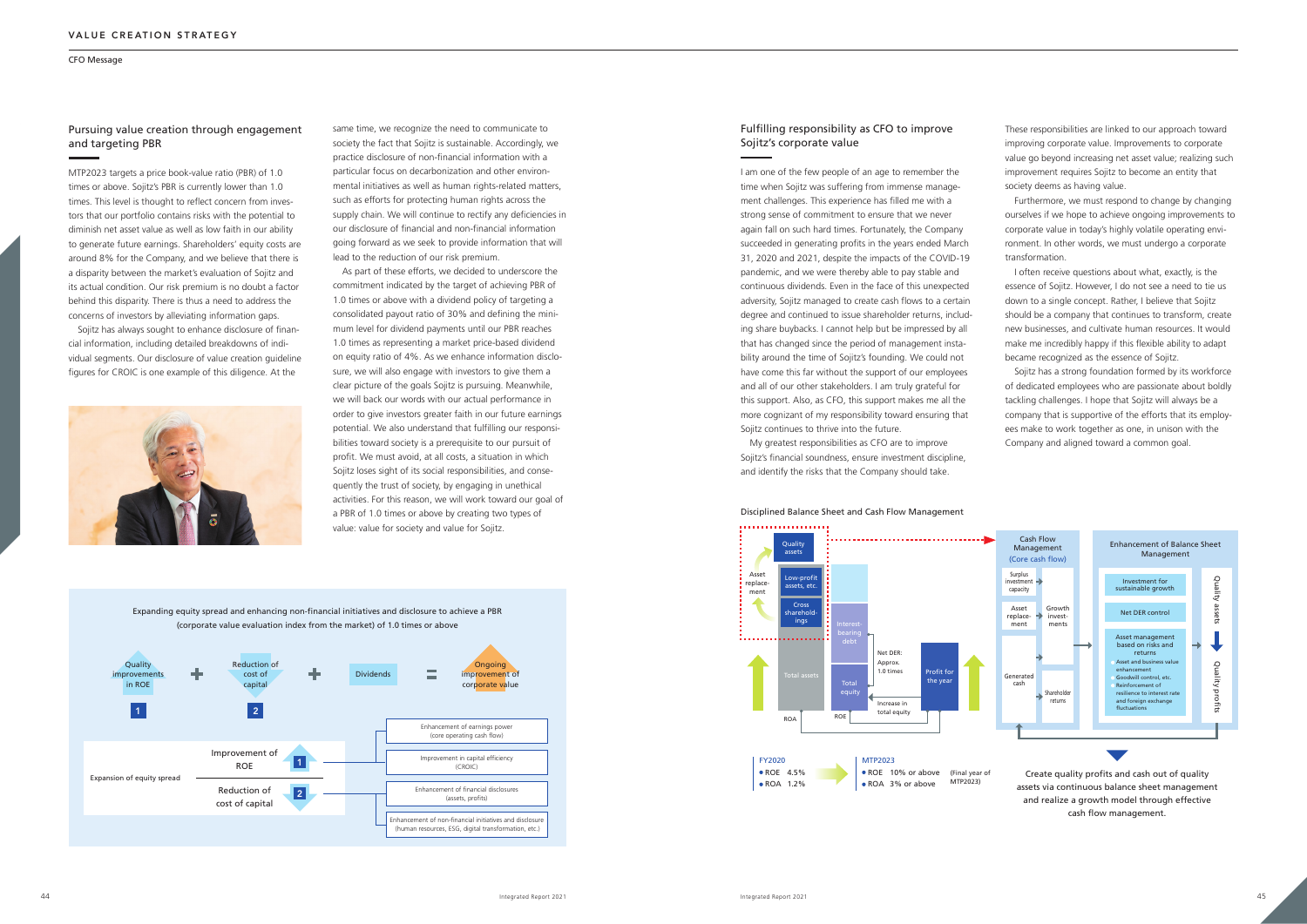#### Business Investment Monitoring for Accelerating Value Creation

Under Medium-Term Management Plan 2023, Sojitz is working to improve corporate value by pursuing growth through ongoing new investments and drastic reforms in the earnings structure of existing businesses.

A target of return on equity (ROE) of 10% or above has been defined based on estimated shareholders' equity costs of 8% in order to gauge improvements in corporate value. In addition, we have introduced cash return on invested capital (CROIC) as a management indicator and set targets for business divisions in the medium-term management plan in order to facilitate the accomplishment of the ROE target.

### Frameworks for Monitoring and Assessing Value Creation

#### Value Creation Guideline Figures



Sojitz's shareholders' equity costs are estimated to be around 8%. Based on this estimate, Medium-Term Management Plan 2023 puts forth the target of ROE of 10% or above. To facilitate the accomplishment of this target, CROIC, which shows the ratio of core operating cash flow to invested capital, was introduced as a new management indicator, and value creation guideline figures were established for each division indicating the levels of CROIC it needs to achieve. We will pursue the target of ROE of 10% or above by having all divisions shape their activities based on the CROIC value creation guideline figures.

# Value Creation Guideline Figures of Medium-Term Management Plan 2023 (Three-Year Average CROIC)

Value creation guideline figures have been set under Medium-Term Management Plan 2023 indicating the minimum level of the three-year average CROIC each division needs to achieve in order for us to accomplish our Companywide target of ROE of 10% or above. These figures account for the business characteristics of each division as well as the current levels of capital efficiency. In principle, divisions exposed to significant levels of volatility have relatively high value creation guideline figures, whereas relatively low figures have been set for divisions on which investment will be concentrated during the period of the plan or those that are implementing substantial changes to their business portfolios.

These figures are meant to heighten Companywide focus on improving corporate value.



#### Value Creation Guideline Figures

Minimum level of CROIC that should be achieved by each division on a three-year average basis over the period of Medium-Term Management Plan 2023



Core operating cash flow

Invested capital